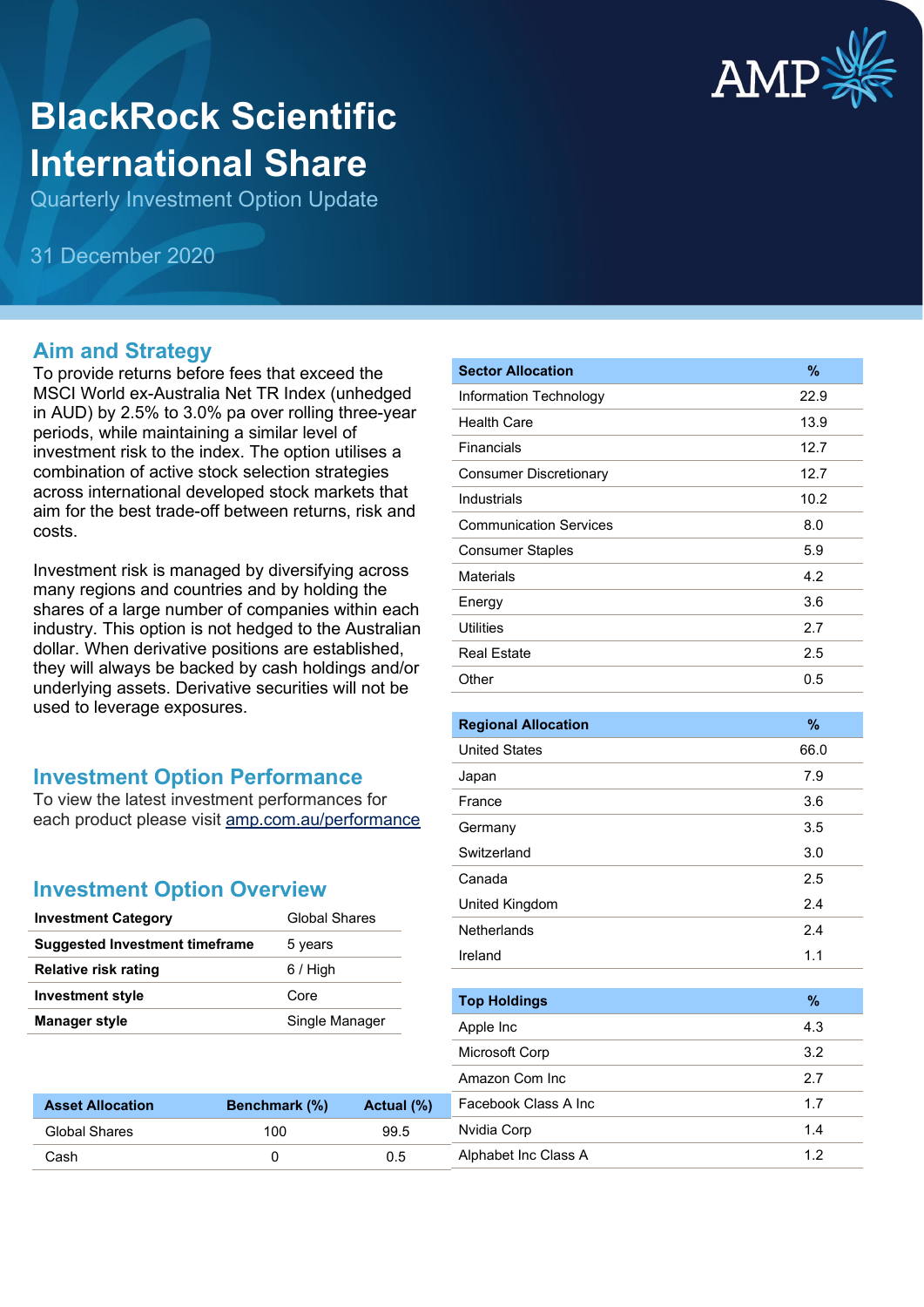#### **Investment Option Commentary**

The international stock selection strategy had a strong quarter in absolute terms; however, it slightly underperformed its strongly performing benchmark. Quality and Momentum detracted the most while Cross Border Thematics, Relative Valuation and Sentiment insights were relatively flat. Geographically, while Europe added, most regions detracted, especially the US with poor performance of Momentum insights. Information Technology (overweights in IT services and software) in the US was the main source of underperformance. Financials also detracted through underweights in Europe despite the strong gains in US banks (overweights). Underweights aerospace in Europe and US weighed on Industrials while underweights metal and mining in the UK were on a drag on Materials. On the positive, Communications Services added in the US and in Europe, as did Energy. Consumer Discretionary (overweights in specialty retailers) did well in Japan and also in the US.

Positive contributors to performance included overweight positions in Wells Fargo and Citigroup.

**Wells Fargo** – The American financial services company, like its industry peers, saw its share price rally as investors rushed towards value and cyclical names on potential effective vaccine news. The overweight position was a result of favourable Momentum, Sentiment and Cross Border Thematics insights.

**Citigroup** – The US financial institution gained, in line with the broader Financials sector, which performed strongly on improved sentiment on the economic outlook after the announcement of the Pfizer vaccine. The overweight position was driven by positive Momentum, Sentiment and Cross Border Thematics insights.

Detractors from performance included overweight positions in SalesForce.com and Equinix.

**SalesForce.com** – The US cloud-based software company reported results that beat market expectations; however the share price fell after management confirmed a major acquisition and anticipate slower growth for next year. The overweight position was a result of generally positive insights especially Cross Border Thematics and Momentum insights.

**Equinix** – The American internet and data centres multinational's share price suffered during the market rotation in November. Information Technology stocks were heavily sold off after the announcement of the vaccine as investors turned towards value names. The overweight position was driven by generally positive insights, especially Sentiment, Cross-Border Thematics and Momentum insights.

#### **Market Commentary**

The MSCI World Ex Australia Index gained 5.68% in unhedged AUD terms and 11.73% in fully hedged to AUD terms over the fourth quarter of 2020.

Sharemarkets across the globe enjoyed strong returns in the fourth quarter of 2020, with many indices reaching new all-time highs following a year that contained a global pandemic, record-breaking recession and a contentious US presidential election. Risk appetite improved over the quarter as the US election came to an end and positive COVID-19 vaccine news stoked investor optimism. On November 9th, Pfizer-BioNTech announced that its clinical trial has returned preliminary results suggesting that its vaccine is over 90% effective in preventing COVID-19 (well above expectations). A few days later, another drug maker - Moderna - also reported strong trial results. This was followed by news of a third potential COVID-19 vaccine candidate developed by the company AstraZeneca in partnership with the University of Oxford. Within weeks the Pfizer-BioNTech vaccine was approved in Europe and the US – with the vaccine administered to the first patient in the UK on December 8th. Later in December, the US Food and Drug Administration (FDA) authorized the country's second vaccine (Moderna), clearing the way for millions of doses to be released in the US within weeks. Other countries, including Australia, are also planning to approve a COVID-19 vaccine in the weeks ahead triggering hope that mass immunization could bring an end to the global pandemic and speed up the economic recovery.

Although broad market indices enjoyed stellar performance over the quarter, there was a lot happening under the surface. The positive vaccine developments triggered sharp rotations and major swings in financial markets. Cyclical sectors and industries that had previously suffered relatively weaker performance outperformed significantly, while technology stocks underperformed. Small-cap stocks rallied, while the generic Momentum factor (a metric that captures positively trending stocks) experienced one of the sharpest and deepest drawdowns in history in November. Financial markets appeared relatively unfazed by the resurgence in COVID-19 cases in various parts of the world. The higher infections and new moretransmissible variants of the virus prompted more stringent and longer restrictions throughout the world, but investors appeared to look through these near-term challenges.

In the US, the S&P 500 Index gained over 12% over the quarter reaching new all-time highs along the way. The US presidential election took place in early November, which led to an initial relief rally. Market attention quickly moved to the positive vaccine news, which continued to drive financial markets higher. Yet, the number of COVID-19 cases and hospitalisations in the US increased significantly over the quarter and several US states introduced tighter restrictions to mitigate the spread of the virus. Investors focused on the encouraging vaccine news instead and sentiment remained positive. Economic data was mixed and the recovery in the US economy appeared to be losing some momentum towards year-end amidst the renewed restrictions in activity.